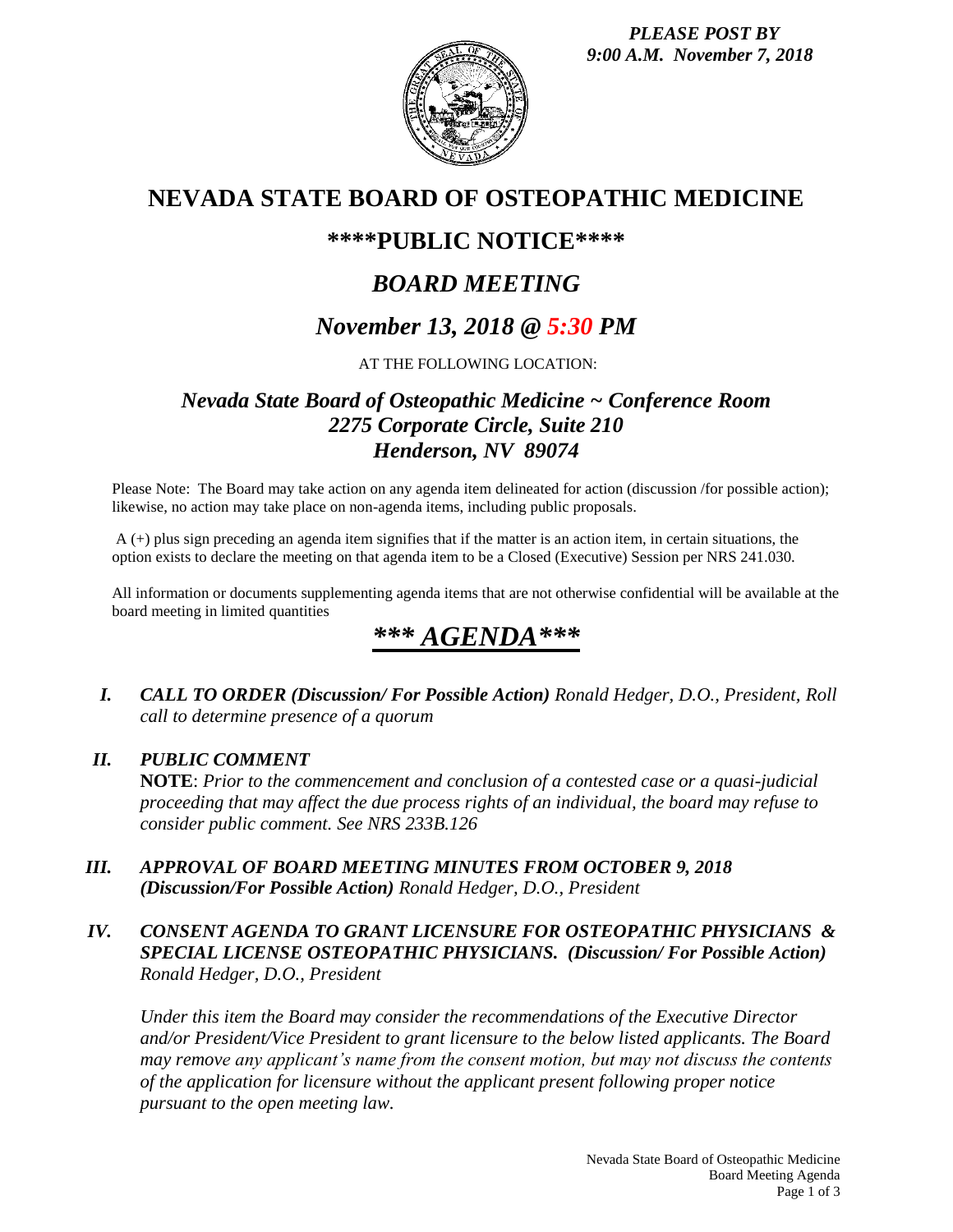**Osteopathic Physician Name Specialty** *Eric Cheung, D.O. Internal Medicine Ryan Dalisky, D.O. General Surgery*

*Special Licenses NRS.633.411: Kolton Fraser, D.O. Kingman/Sunrise Timothy Nguyen, D.O. Kingman/Sunrise*

#### *V. +CONSIDERATION/APPROVAL OF SETTLEMENT AGREEMENT AND ORDER REGARDING STEVEN GUNNELL, D.O., IBM RONALD HEDGER, D.O.,*

*(Discussion/For Possible Action) NOTE: The Board may go into closed session pursuant to NRS 241.030 to move to a closed session because the discussion may involve this licensee's character, alleged misconduct, professional competence, or similar items. Ronald Hedger, D.O., President*

- *VI. CONSIDERATION/APPROVAL OF FY 2017-2018 AUDIT AS REQUIRED PER NRS 218G.400, (Discussion/For Possible Action) Ronald Hedger, D.O.,*
- *VII. CONSIDERATION OF POTENTIAL REVISIONS OR AMENDMENTS TO BOARD MEMBER MANUAL AND EMPLOYEE HANDBOOK, (Discussion/For Possible Action) Ronald Hedger, D.O., President*

#### *VIII. EXECUTIVE DIRECTOR'S REPORT*

- *a. Financial Statements*
- *b. Licensing*
- *IX. LEGAL REPORT (Discussion/Action) by Louis Ling, Board Counsel and/or Rosalie Bordelove, Deputy Attorney General*

#### *X. ITEMS FOR FUTURE DISCUSSION/ACTION/UPCOMING AGENDA*

*XI. PRESIDENT'S REPORT on Board Business, Ronald Hedger, D.O., President*

#### *XII. PUBLIC COMMENT*

*Prior to the commencement and conclusion of a contested case or a quasi-judicial proceeding that may affect the due process rights of an individual, the board may refuse to consider public comment. See NRS 233B.126.*

*Under the public comment item, members of the public may bring matters not appearing on this agenda to the attention of the Board. The Board may discuss but may not act on the matters at this meeting. A citizen may speak on a matter not on the posted Agenda after all matters listed on the posted Agenda have been acted upon by the Board, but only after receiving recognition and consent of the Chairman of the Board. If the Board desires, the matters may be placed on a future agenda for action.*

*In consideration of others, please avoid repetition and limit your public comments to no more than five (5) minutes. The Board may also allow public comment on specific agenda items as they are called, as well as during the Public Comment portion of the Board meeting.* 

*Pursuant to NRS 241.020 (6), please take notice: (1) Items on the agenda may be taken out of order; (2) Two or more agenda items may be combined for consideration; and (3) At any time, items on the agenda may be removed from the agenda or discussion of the items may be delayed.*